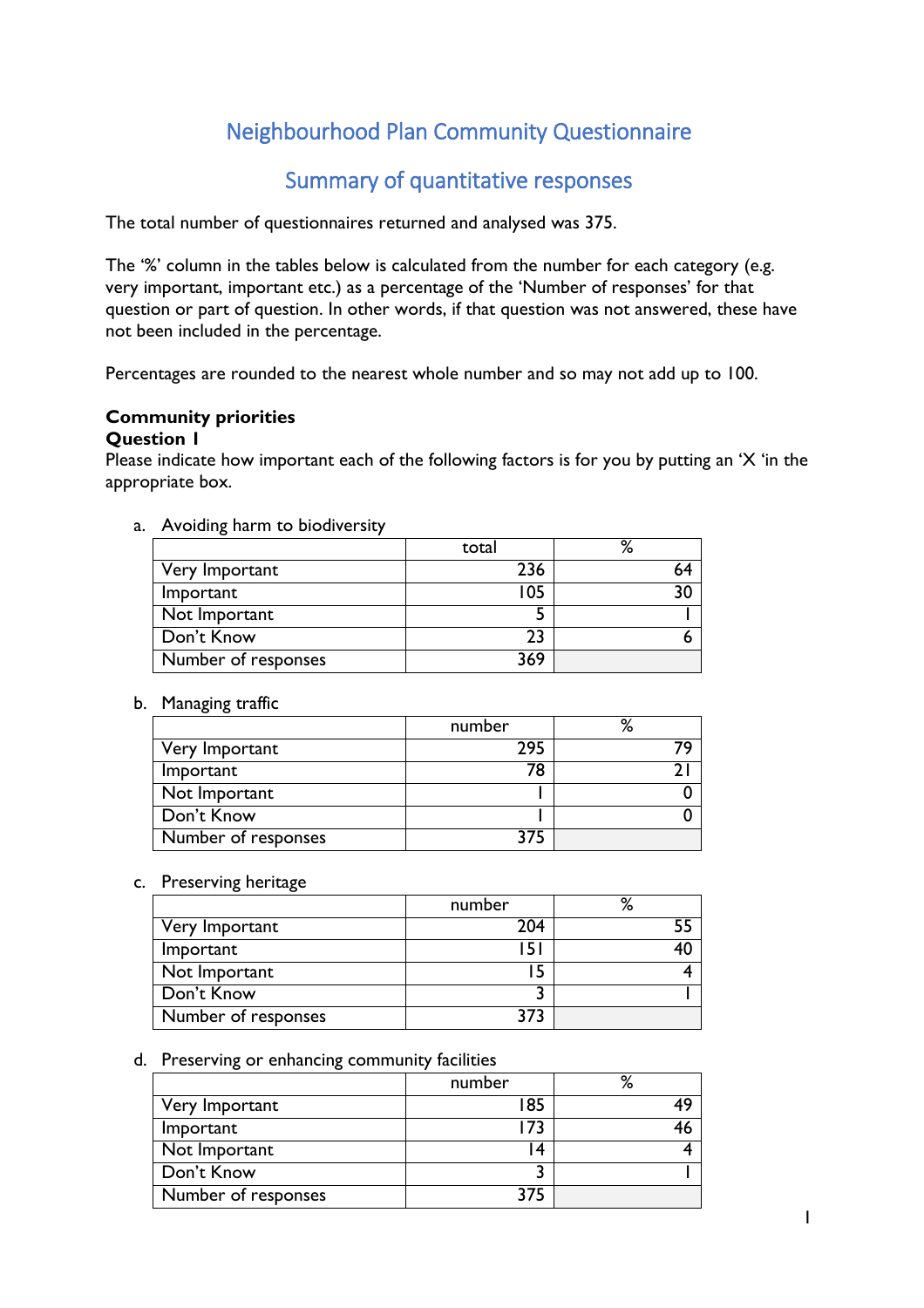#### e. Protecting agriculture

|                     | number | % |
|---------------------|--------|---|
| Very Important      | 233    |   |
| Important           |        |   |
| Not Important       |        |   |
| Don't Know          |        |   |
| Number of responses |        |   |

## f. Protecting the characteristics of the current settlements

|                     | number | о,<br>/٥ |
|---------------------|--------|----------|
| Very Important      | 225    |          |
| Important           | 14     | ٦Λ       |
| Not Important       | 28     |          |
| Don't Know          |        |          |
| Number of responses | 375    |          |

#### g. Protecting sensitive landscapes

|                     | number | O. |
|---------------------|--------|----|
| Very Important      | 270    |    |
| Important           | 90     |    |
| Not Important       |        |    |
| Don't Know          |        |    |
| Number of responses | 374    |    |

## **Housing**

## **Question 4**

What should our highest priority be for the types of homes we plan for? Against each of the following categories indicate importance for you, and say why (e.g. downsizing, accommodation for younger people)

a. 1 or 2 bedroom flats

|                     | number | % |
|---------------------|--------|---|
| Very Important      | 43     |   |
| Important           | 96     |   |
| Not Important       | 80     |   |
| Don't Know          | 35     |   |
| Number of responses | 354    |   |

#### b. 1 or 2 bedroom houses

|                     | number | $\mathbf{o}_{\ell}$ |
|---------------------|--------|---------------------|
| Very Important      | 84     |                     |
| Important           |        |                     |
| Not Important       |        |                     |
| Don't Know          | 29     |                     |
| Number of responses |        |                     |

#### c. Bungalows

|                | number     | O. |
|----------------|------------|----|
| Very Important | n n<br>. U |    |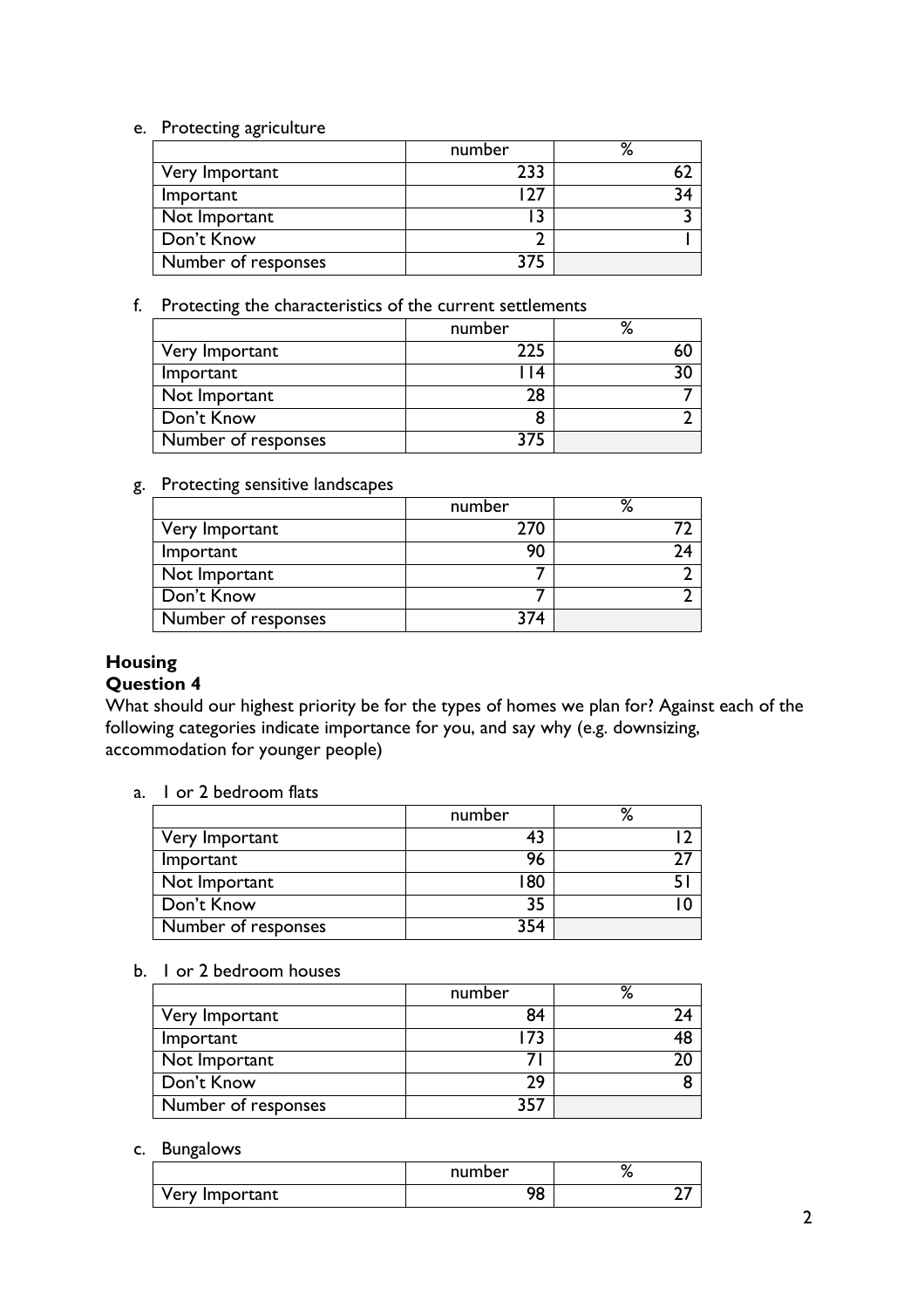| Important           |    |  |
|---------------------|----|--|
| Not Important       | ðU |  |
| Don't Know          | 28 |  |
| Number of responses | 36 |  |

#### d. 2/3 bedroom houses

|                     | number | % |
|---------------------|--------|---|
| Very Important      | 84     |   |
| Important           | 183    |   |
| Not Important       |        |   |
| Don't Know          | 74     |   |
| Number of responses | つにこ    |   |

#### e. 4+ bedroom houses

|                            | number | % |
|----------------------------|--------|---|
| Very Important             | 35     |   |
| Important                  | 106    |   |
| Not Important              |        |   |
| Don't Know                 | 33     |   |
| <b>Number of responses</b> | 349    |   |

#### f. Specialist housing for older retired people

|                     | number | % |
|---------------------|--------|---|
| Very Important      | 26     |   |
| Important           |        |   |
| Not Important       | 63     |   |
| Don't Know          | 44     |   |
| Number of responses | 360    |   |

### **Question 5**

Should we be considering alternative ways of providing homes in our community? Which of the following should be considered? Please tick one or more

|                            | number |
|----------------------------|--------|
| Rent                       |        |
| <b>Self Build</b>          | 87     |
| Shared Ownership           | 121    |
| <b>Housing Association</b> |        |
| Mix of These               | । २९   |
| Not answered               |        |

## **Heritage and Building Design**

### **Question 7**

Do you think the Neighbourhood Plan should ensure that any new building developments in our community are sympathetic to existing building styles by using similar materials and designs? Please tick

|    | number     | 70 |
|----|------------|----|
| es | ,,,<br>JUJ |    |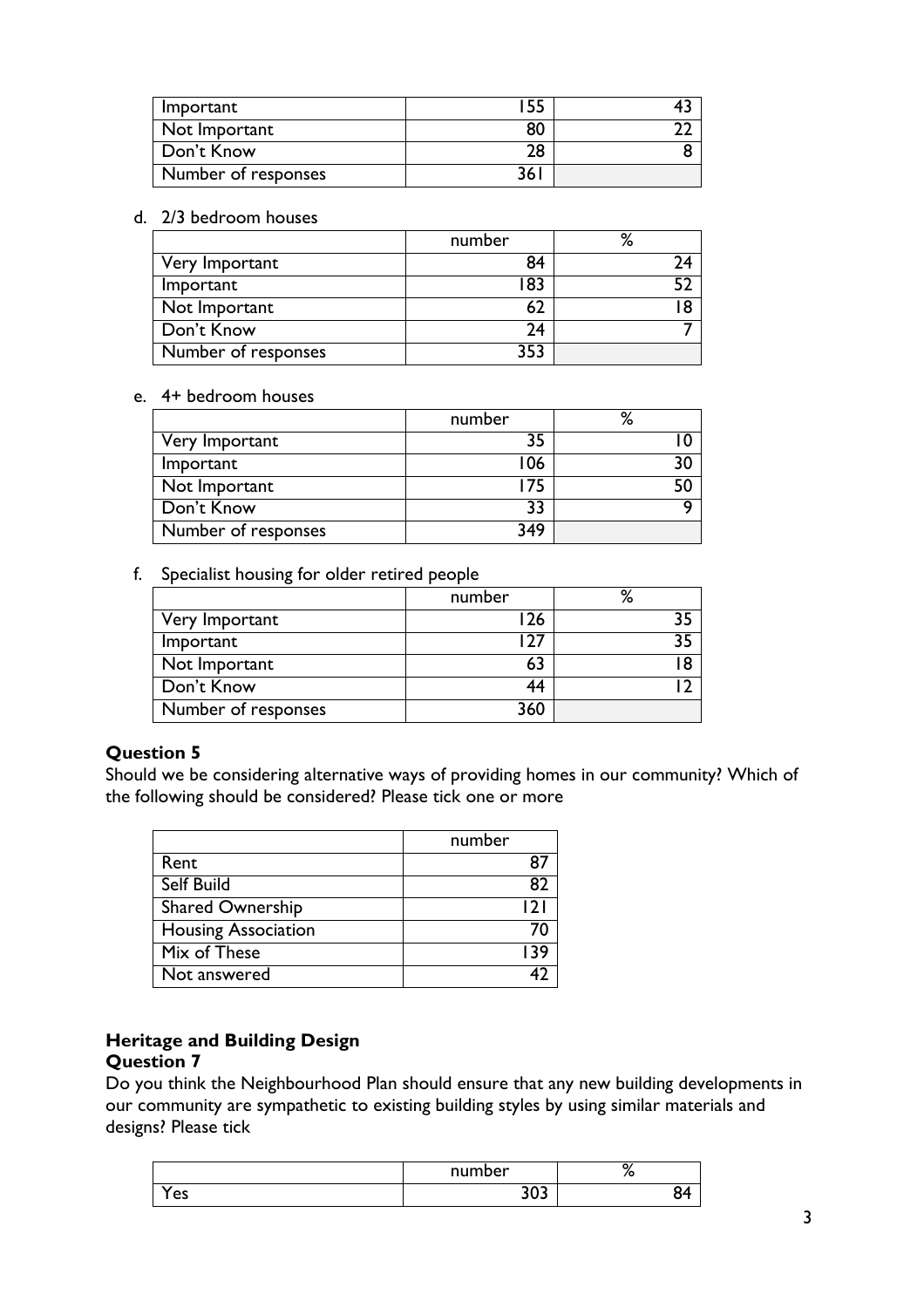| No                  |      |  |
|---------------------|------|--|
| Don't Know          |      |  |
| Number of responses | ם זכ |  |

#### **Community Facilities Question 9**

There are already a number of facilities in the Parish that some of the community uses for leisure and lifestyle purposes.

How important are each of them to you?

a. The Greyhound Public House

|                     | number | %  |
|---------------------|--------|----|
| Very Important      |        |    |
| Important           | 38     |    |
| Not Important       | 06     | 78 |
| Don't Know          |        |    |
| Number of responses | 274    |    |

### b. St. Mary's Church Haversham

|                     | number | ℅  |
|---------------------|--------|----|
| Very Important      | 36     |    |
| Important           | 148    | 40 |
| Not Important       | 80     |    |
| Don't Know          |        |    |
| Number of responses | २7२    |    |

### c. St. Leonard's Church Little Linford

|                            | number | %  |
|----------------------------|--------|----|
| Very Important             | 86     |    |
| Important                  |        | 22 |
| Not Important              |        |    |
| Don't Know                 |        |    |
| <b>Number of responses</b> | 366    |    |

#### d. The Recreation Ground, Manor Drive

|                     | number | Ο, |
|---------------------|--------|----|
| Very Important      | 224    |    |
| Important           |        |    |
| Not Important       |        |    |
| Don't Know          |        |    |
| Number of responses | 377    |    |

#### e. The Green in The Crescent

|                | number | Ο. |
|----------------|--------|----|
| Very Important |        |    |
| Important      |        |    |
| Not Important  |        |    |
| Don't Know     |        |    |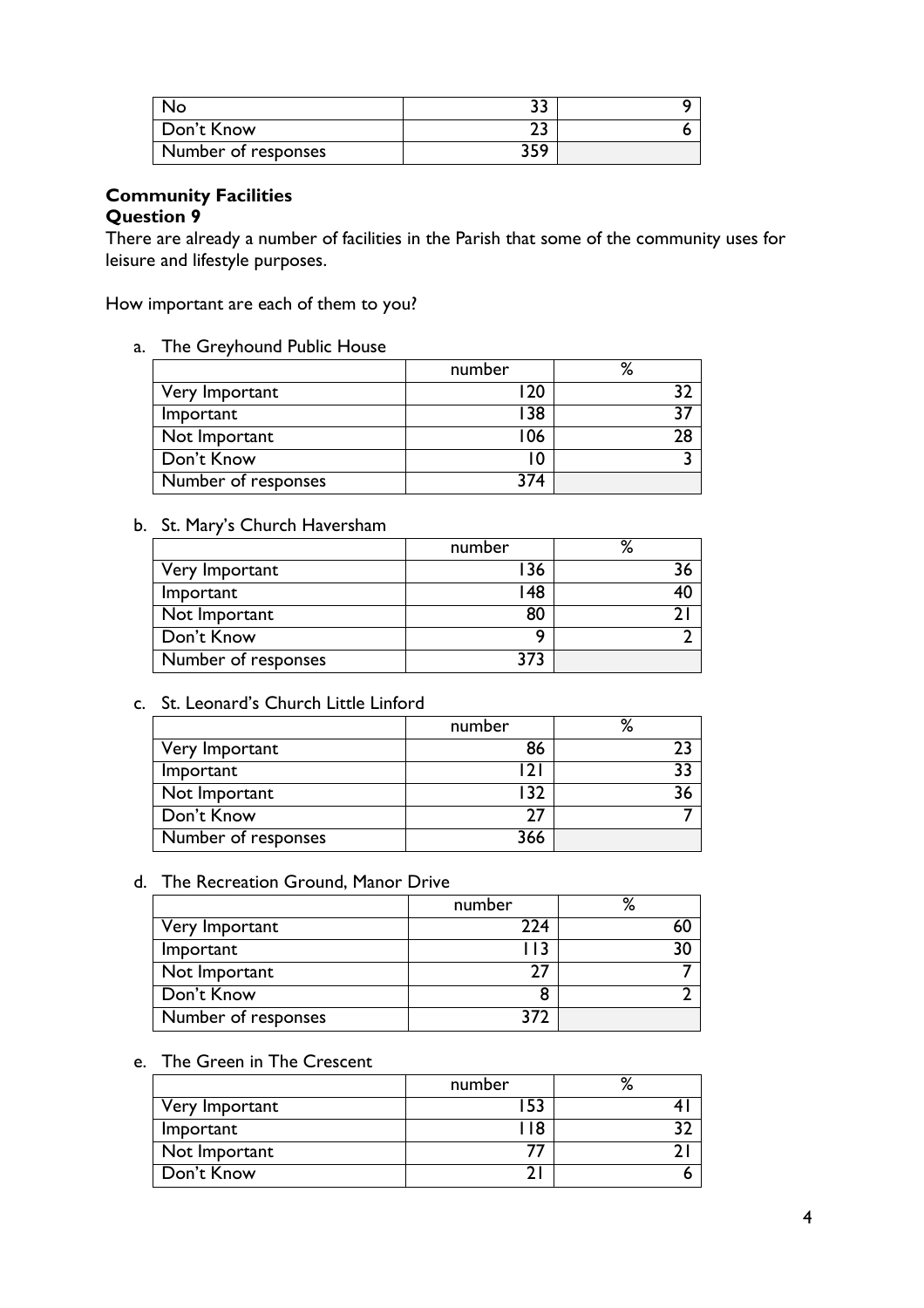| I Number of responses |  |
|-----------------------|--|
|                       |  |

## f. The Social and Community Centre, Manor Drive

|                     | number | ℅   |
|---------------------|--------|-----|
| Very Important      | 97     |     |
| Important           | 143    | 0 כ |
| Not Important       | 74     |     |
| Don't Know          |        |     |
| Number of responses |        |     |

## g. The Allotments

|                     | number | о, |
|---------------------|--------|----|
| Very Important      | 26     |    |
| Important           |        |    |
| Not Important       | 54     |    |
| Don't Know          | 20     |    |
| Number of responses |        |    |

### h. Haversham School

|                     | number | ℅ |
|---------------------|--------|---|
| Very Important      | 264    |   |
| Important           | 78     |   |
| Not Important       | 74     |   |
| Don't Know          |        |   |
| Number of responses |        |   |

#### i. Sailing and angling amenity lakes

|                     | number | %  |
|---------------------|--------|----|
| Very Important      | 104    | 78 |
| Important           | l 46   | 0כ |
| Not Important       |        |    |
| Don't Know          | 37     |    |
| Number of responses | 374    |    |

### **Landscape and Nature**

## **Question 13**

Is the network of local footpaths important to you?

|                     | number |  |
|---------------------|--------|--|
| Yes                 | ∩ ∧ ר  |  |
| חצ                  |        |  |
| Number of responses |        |  |

## **Question 14**

Do you think that we need any more footpaths or changes to existing ones?

|                        | number |  |
|------------------------|--------|--|
| $Y_{\text{es}}$        | 6      |  |
| $\mathcal{N}_{\Omega}$ | 76     |  |
| Number of responses    | JJ     |  |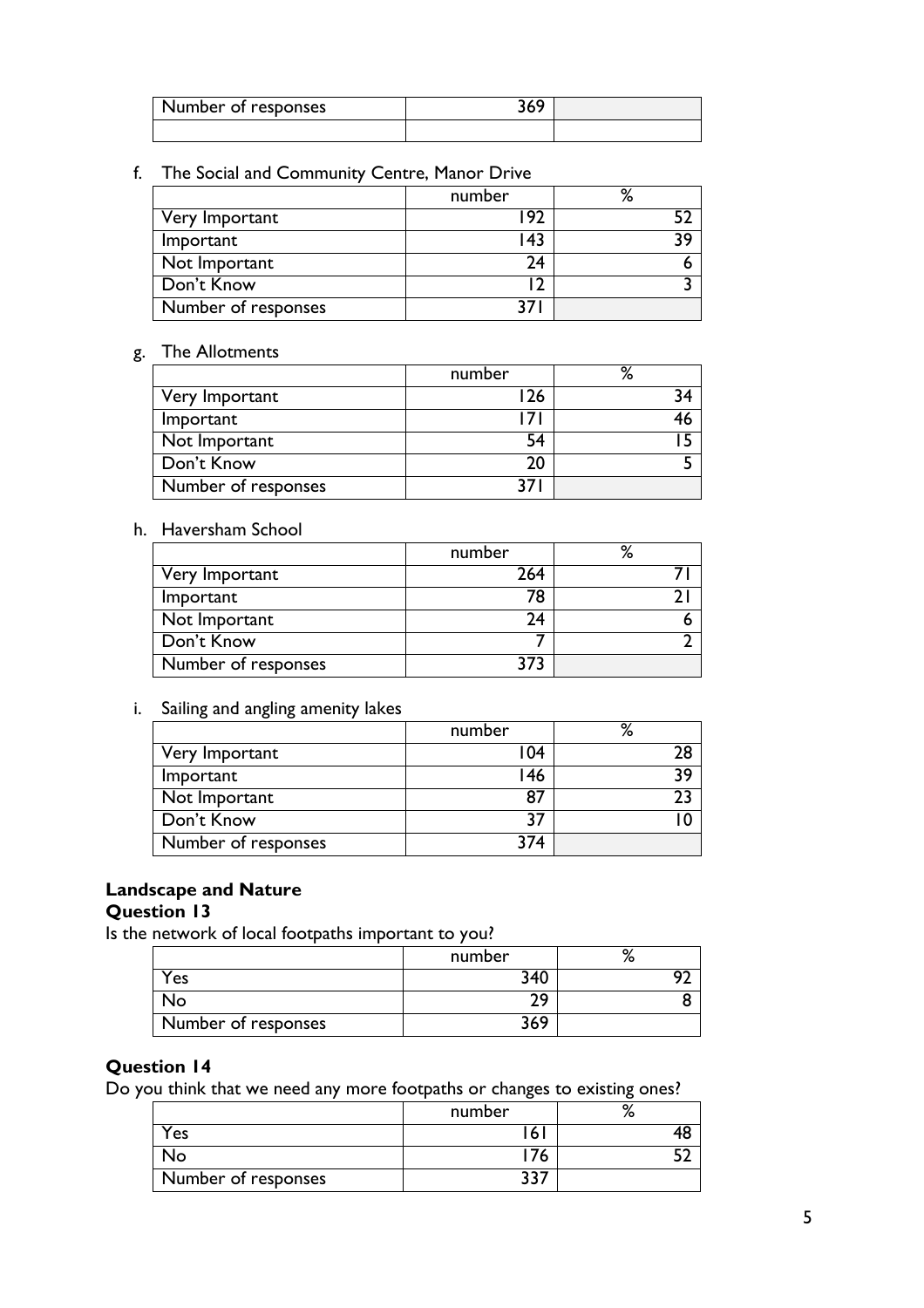## **Question 15**

How important is it to use our Neighbourhood Plan to try to find ways of improving the natural environment of the Parish?

|                     | number | %  |
|---------------------|--------|----|
| Very Important      | 203    |    |
| Important           | 104    | םר |
| Not Important       | 15     |    |
| Don't Know          | 34     |    |
| Number of responses | 356    |    |

## **Working Life**

## **Question 16**

Do you think that the Neighbourhood Plan should seek to protect this current pattern of land usage?

|                     | number |  |
|---------------------|--------|--|
| Yes                 | 326    |  |
| No                  |        |  |
| Don't Know          | ົ່າ.   |  |
| Number of responses | 367    |  |

## **Question 17**

Do you think that the Neighbourhood Plan should seek to encourage new enterprises into the community with new small business units?

|                     | number |  |
|---------------------|--------|--|
| Yes                 | วา     |  |
| No                  | 60     |  |
| Don't Know          | 69     |  |
| Number of responses | 36 I   |  |

## **About you**

## **Question 19**

Where in Haversham cum Little Linford Parish do you live?

|                               | number |  |
|-------------------------------|--------|--|
| New Haversham ('The Estate')  | 777    |  |
| Old Haversham ('The Village') | 59     |  |
| Little Linford                |        |  |
| <b>Other</b>                  | 18     |  |
| <b>Number of responses</b>    | 360    |  |

## **Question 20**

What is your age?

| number | %  |
|--------|----|
| 3      |    |
| 3      |    |
| 77     |    |
| 146    | 40 |
| 98     |    |
| 20     |    |
| 10     |    |
| 367    |    |
|        |    |